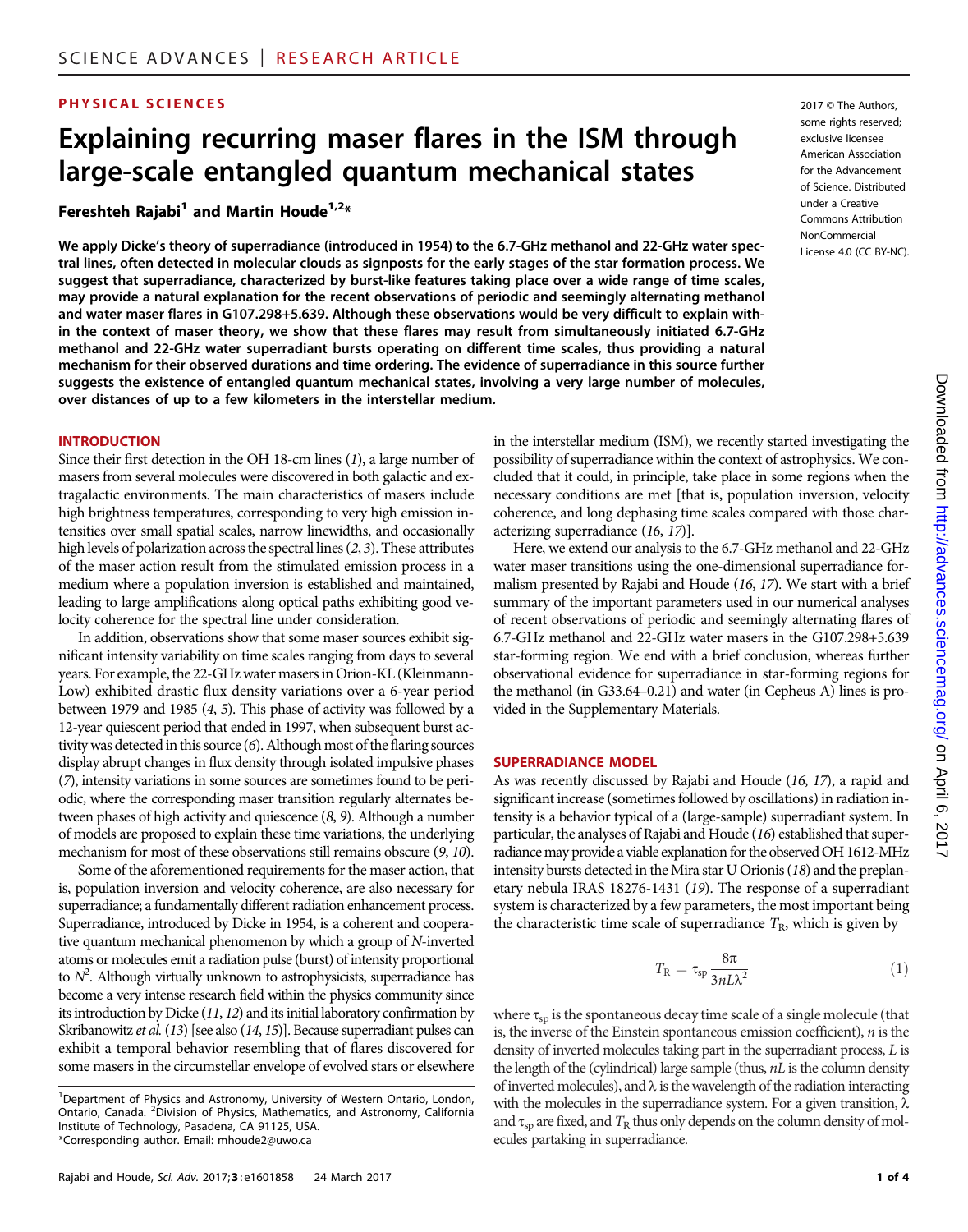When a superradiant system is inverted through some pumping mechanism and a critical threshold for the inverted column density is met or exceeded (see Eq. 3 below), the energy stored in the system is released after the so-called delay time  $\tau_D$  given by

$$
\tau_{\rm D} \simeq \frac{T_{\rm R}}{4} \left| \ln \left( \frac{\theta_0}{2\pi} \right) \right|^2 \tag{2}
$$

with the initial Bloch angle  $\theta_0 = 2/\sqrt{N}$ , where N is the number of inverted molecules in the sample (14, 15). Whereas the delay time  $\tau_D$ gives an estimate of the time when the first superradiance burst takes place, the characteristic time  $T_R$  sets the duration of each burst. In a superradiance large sample, the energy can be radiated away in a series of bursts, through a phenomenon known as the ringing effect. The number of ringing oscillations varies as a function of T′, the time scale of the most important dephasing effect(for example, collisions) that will tend to work against the superradiance phenomenon.

In a more general sense, superradiance can only be observed if  $\tau_D < T'$ [see (16, 17) for more details], and this implies the existence of the aforementioned threshold in inverted-population column density

$$
(nL)_{\text{crit}} \approx \frac{2\pi}{3\lambda^2} \frac{\tau_{\text{sp}}}{T'} \left| \ln \left( \frac{\theta_0}{2\pi} \right) \right|^2 \tag{3}
$$

which must be met for the initiation of superradiance. More precisely, for column densities below this critical value, the dephasing effects prevent coherent interactions and the system operates in a maser regime. As soon as  $nL \geq (nL)_{\text{crit}}$ , the system switches to a superradiance mode and the masing region breaks into a large number of superradiance large samples for which this condition is met (16). Whether  $(nL)_{crit}$  is crossed through a slow increase in pumping of the inverted column density or a fast population-inverting pulse is irrelevant. It only matters that the condition  $nL \geq (nL)_{\text{crit}}$  is somehow reached.

To test our superradiance model, we have chosen  $T_R$  and  $T'$  as free parameters in the fitting process to intensity curves given by the data presented below. However, note that, as was observed by Rajabi and Houde (16) for the OH 1612-MHz line superradiance bursts in U Orionis and IRAS 18276-1431, the volume occupied by a single superradiant large sample is several orders of magnitude smaller than a typical maser region. A similar statement applies to the cases studied in this paper. It follows that the superradiance intensity curves must result from the contributions of a very large number of separate, but approximately simultaneously triggered, superradiant samples. To account for this, we have therefore augmented our one-dimensional superradiance model (16) by averaging over several realizations of superradiance samples for which a common T′ is used. These realizations result from a Gaussian-distributed ensemble of  $T_R$  values of mean  $\langle T_R \rangle$  and SD  $\sigma_{T_P}$ .

## 6.7-GHz METHANOL AND 22-GHz WATER FLARES IN G107.298+5.639

G107.298+5.639 is an intermediate-mass young stellar object deeply embedded in the molecular cloud L1204/S140 (20) at a distance of  $\sim$ 0.9 kpc (21). For the period July to December 2014 and similarly in 2015, Szymczak et al. (20) monitored 6.7-GHz methanol and 22-GHz water masers in this source with the Torun 32-m Radio Telescope. During high-activity intervals, the methanol observation rate was increased to eight times a day, whereas in quiescent periods, they were conducted only once a week. However, the water observations were repeated daily with eight gaps of 4 to 5 days of no observations.

The observations of the 6.7-GHz methanol masers indicated four spectral features, among which the  $v_{\text{lsr}} = -7.4 \text{ km s}^{-1}$ ,  $-8.6 \text{ km s}^{-1}$ , and −9.2 km s−<sup>1</sup> components exhibited a 34.4-day cyclic behavior. Faint cyclic emission was also detected in a few other features in the velocity ranging from  $v_{\text{lsr}} = -17.2 \text{ km s}^{-1}$  to  $-13.6 \text{ km s}^{-1}$ , although these components were not visible in all cycles. The methanol components showed strong flux variations in the form of repeating (lone) bursts lasting for 4 to 12 days.

The 22-GHz water maser emission was also detected in six spectral features at velocities ranging from  $v_{\text{lsr}} = -18.3 \text{ km s}^{-1}$  to  $-1.1 \text{ km s}^{-1}$ . Some features (for example, those near  $v_{\text{lsr}} = -16.5 \text{ km s}^{-1}$  and  $-8 \text{ km s}^{-1}$ ) peaked in intensity with the same periodicity as, but delayed relative to, methanol flares at velocities located within  $\pm 1.1$  km s<sup>-1</sup> of those of the water masers themselves. A similar behavior was detected at a velocity near  $v_{\text{lsr}} = -11.0 \text{ km s}^{-1}$ , where methanol and water flares were also observed in alternation. On the basis of high-angular resolution data sets collected by the European VLBI (Very Long Baseline Interferometry) Network and VLBI Exploration of Radio Astrometry (22), Szymczak et al.(20) concluded that some of the periodically alternating methanol and water flares originate from the same molecular gas volume size of 30 to 80 AU (astronomical units).

To find a viable explanation for these observations, a number of scenarios were examined, but none could adequately reproduce the observations. The alternation of the water and methanol maser bursts is the main feature to be explained. However, this is very difficult to achieve within the context of maser theory, even with the assumptions that the two types of masers happen in the same region and are being periodically enhanced by some pulsating pumping source. For example, it is hard to conceive how the water and methanol maser features would then occur in alternation while also showing different time durations for their flares. We now show how this kind of behavior could naturally arise and may be expected, when studied within the context of Dicke's superradiance.

We assume that we are in the presence of a periodically changing pumping source that simultaneously acts on the population levels of both the 22-GHz water and 6.7-GHz methanol transitions. Although we are not aware of any other observations (aside from the periodic maser flares discussed here) that could provide evidence for this scenario in G107.298+5.639, we know of at least one other young protostellar system where strong, cyclic variations in infrared luminosity have been observed with a period comparable to that seen in G107.298+5.639 [that is, 25.34 days for LRLL 54361 (23)]. These infrared intensity variations could, in principle, directly affect the pumping level of maser transitions.

Note that for a given inverted column density, the value of  $T_R$ , and therefore the duration of superradiant bursts for a spectral line, scales as  $\tau_{\rm{sp}}/\lambda^2$  (see Eq. 1). It follows that under similar conditions (that is, assuming for the moment  $(nL)_{\text{CH}_3OH} \approx (nL)_{\text{H}_2O}$ , we should expect a superradiance time scale ratio of about 1:8.7 between the 6.7-GHz methanol and 22-GHz water lines, respectively. This expected relationship between  $T_{\rm R,CH_3OH}$  and  $T_{\rm R,H_2O}$  provides us with the needed element to explain the observations of Szymczak et al. (20); that is, because  $T_R$ sets both the duration of a superradiant burst and the time delay  $\tau_D$ before its emergence (see Eq. 2), it is to be expected that the methanol flares will be narrower and appear earlier than those of water. Evidently, it is unlikely that the inverted column densities for methanol at 6.7 GHz and water at 22 GHz will be the same, and we thus relax this approximation in what follows. However, the above scenario should still hold for cases where their difference is not too pronounced.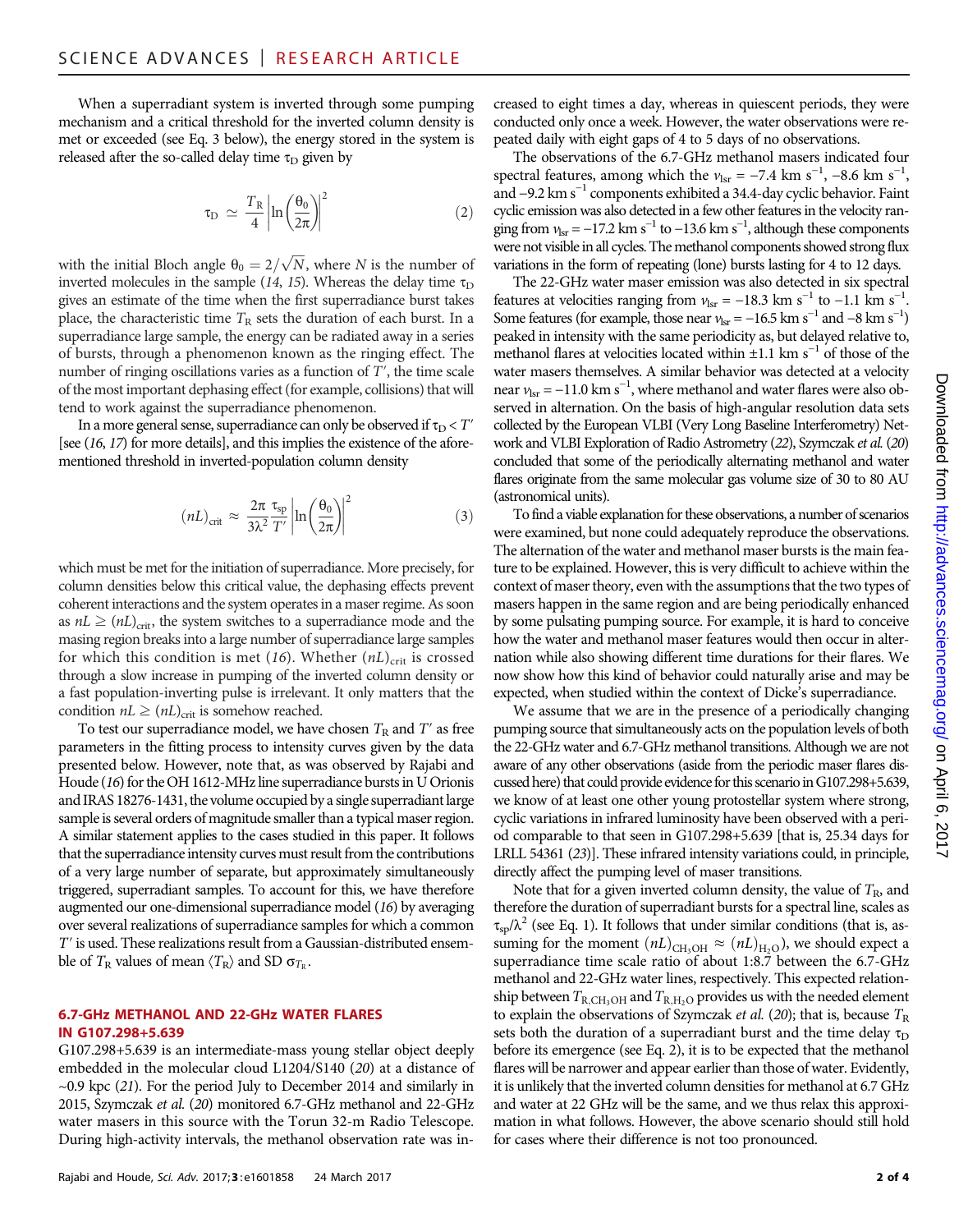Given the observed duration of flares for the 6.7-GHz methanol and 22-GHz water masers, we adjusted the values of  $T<sub>R</sub>$  for these transitions to reproduce superradiant bursts of similar time scales (that is, about 10 days for methanol and 30 days for water). The result of our analysis is shown in Fig. 1. The superradiance intensity models (solid curves) were calculated using ensembles of 1000 superradiance large samples (the shape of an intensity curve converges after a few hundred realizations were averaged) tailored to the flaring event occurring between MJD (Modified Julian Day) 57,260 to 57,300 in Fig. 3 of Szymczak et al. (20) (that is, day 7260 to 7300 in our Fig. 1) for the  $v_{\text{lsr}} = -8.57 \text{ km s}^{-1}$  6.7-GHz methanol (red dots) and  $v_{\text{lsr}} = -7.86 \text{ km s}^{-1}$  22-GHz water (blue dots) spectral features. As mentioned earlier, these flares were repeated on an approximately 34.4-day period (20). For methanol, the model parameters are  $\langle T_R \rangle_{\text{CH}_3\text{OH}} = 2.1$  hours,  $\sigma_{T_{R,\text{CH}_3\text{OH}}} = 0.07 \langle T_R \rangle_{\text{CH}_3\text{OH}}$ , and  $T'_{\text{CH}_3\text{OH}} = 0.07 \langle T_R \rangle_{\text{CH}_3\text{OH}}$  $90(T_R)_{\text{CH}_3\text{OH}}$ , yielding a mean inverted column density of  $\langle nL \rangle_{\text{CH}_3\text{OH}} \approx 3.5 \times 10^4 \text{ cm}^{-2}$ , whereas for water, the parameters are  $\langle T_{\rm R} \rangle_{\rm H_2O} = 7.7$  hours,  $\sigma_{T_{\rm R,H_2O}} = 0.04 \langle T_{\rm R} \rangle_{\rm H_2O}$ ,  $T_{\rm H_2O} = 70 \langle T_{\rm R} \rangle_{\rm H_2O}$ , and  $\langle nL \rangle_{\text{H}_2\text{O}} \approx 8.4 \times 10^4 \text{ cm}^{-2}$ . In both cases, the models were scaled in intensity to the data. As seen in the figure, the methanol superradiance curve provides a very good fit to the corresponding data, especially in the wings, whereas the water superradiance intensity curve captures well the overall behavior of the water flare, although there is a fair amount of scatter in the data. Note that, despite the apparent time-ordering in the emergence of the methanol and water flares, both superradiance models were initiated at the same time, on day 7261.5. The alternation between the methanol and water bursts observed in Fig. 3 of Szymczak et al. (20) may thus be readily, and simply, explained by the fact that  $\langle T_{\rm R} \rangle_{\rm H_2O} \approx 3.7 \langle T_{\rm R} \rangle_{\rm CH_3OH}$ , which would delay the appearance of the water flare (from Eq. 2) and broaden it relative to methanol. We note that strict simultaneity in the excitation of the two species is not an absolute requirement for superradiance to fit the data, but it is telling that it can provide a viable model even if simultaneity is realized. Although one could conceive models based on maser theory alone to account for the different time scales between the water and methanol intensity bursts (for example, by invoking nonradiative excitation processes, such as grain mantle evaporation or dust heating, followed by reemission), our model



Fig. 1. Superradiance models (solid curves) for the G107.298+5.639 flaring event occurring between MJD 57,260 to 57,300 in Fig. 3 of Szymczak et al. (20) (that is, day 7260 to 7300 in our figure) for the  $v_{\text{lsr}} = -8.57$  km s<sup>-1</sup> 6.7-GHz methanol (red dots) and  $v_{\text{lsr}} = -7.86$  km s<sup>-1</sup> 22-GHz water (blue dots) spectral features. These flares were repeated on an approximately 34.4-day period (20). The methanol and water data/models use the vertical axes on the left-hand and right-hand sides, respectively. For methanol, the model parameters are  $\langle T_R \rangle_{CH_3OH} = 2.1$  hours,  $\sigma_{T_{R,CH_3OH}} = 0.07 \langle T_R \rangle_{CH_3OH}$ , and  $T_{\rm CH_3OH}$  = 90 $\langle T_{\rm R} \rangle_{\rm CH_3OH}$ , yielding a mean inverted column density of  $\langle nL \rangle_{\rm CH_3OH} \approx 3.5 \times 10^{-10}$ 10<sup>4</sup> cm<sup>-2</sup>, whereas for water, the parameters are  $\langle T_R\rangle_{H_2O} = 7.7$  hours,  $\sigma_{T_{R,H_2O}} = 0.04 \langle T_R\rangle_{H_2O}$  $T'_{H_2O} = 70 \langle T_R \rangle_{H_2O}$ , and  $\langle nL \rangle_{H_2O} \approx 8.4 \times 10^4$  cm<sup>-2</sup>. Both superradiance models were initiated at the same time, on day 7261.5. Data is taken from Szymczak et al. 2016 (20). See Supplementary Materials for data.

has the advantage of being simpler because it is solely based on the difference between the characteristic time scales  $\langle T_R \rangle_{H_2O}$  and  $\langle T_R \rangle_{CH_3OH}$ . The two inverted-population column densities have comparable means (that is,  $\langle nL \rangle_{\text{H}_2\text{O}} \approx 2.4 \langle nL \rangle_{\text{CH}_3\text{OH}}$ ) and correspond to large-sample lengths of  $\langle L \rangle_\mathrm{CH_3OH} \approx 3.5 \times 10^5 \text{ cm}$  and  $\langle L \rangle_\mathrm{H_2O} \approx 8.4 \times 10^4 \text{ cm}$  when  $\langle n \rangle$ <sub>CH<sub>3</sub>OH = 0.1 cm<sup>-3</sup> and  $\langle n \rangle$ <sub>H<sub>2</sub>O = 1 cm<sup>-3</sup>. As stated earlier, these</sub></sub> length scales are markedly smaller than those typical of masers, implying the presence of a large number of superradiance samples.

Finally, it remains to be explained how the broader water intensity flares stay synchronized to the overall 34.4-day period between successive events, as shown in Fig. 3 of Szymczak et al. (20); that is, the methanol bursts are short and end well before the appearance of the subsequent flaring event, but our water superradiance model in Fig. 1 seems to indicate that the tail of the corresponding curve extends beyond the start of the next eruption cycle. The observed synchronization probably results from the fact that the arrival of the new pumping event responsible for the next flares resets the large samples by reestablishing the inverted populations, which, in effect, terminates the water superradiance cascade and associated flare (that is, truncates our superradiance model curve). The intensity then tends to go to zero but superradiance is once more triggered, resulting in the appearance of the next burst in intensity. This regenerative pumping phenomenon has previously been observed in laboratory superradiance experiments (24, 25).

#### **CONCLUSION**

When combined with the recently reported evidence for this phenomenon in the environments of evolved stars (16), the discovery of superradiance in star-forming regions would broaden the applicability of our model and further establish the existence of a previously unsuspected physical phenomenon in the ISM. The occurrence of superradiance in astrophysical objects would also imply the presence of entangled quantum mechanical systems, involving a very large number of molecules, over distances of up to a few kilometers in the ISM, which can also be of interest for quantum information research.

## MATERIALS AND METHODS

The data of 22-GHz water and 6.7-GHz methanol in G107.298+5.639 discussed in the main part of the paper were published by Szymczak et al. (20) and provided for our analysis by the authors. The data of 6.7-GHz methanol in G33.64-0.21 presented in the Supplementary Materials were previously published by Fujisawa et al. (27) and provided to us by the authors, whereas the 22-GHz water observations in Cepheus A were taken from Mattila et al. (7). All these data sets were analyzed by numerically solving the one-dimensional sine-Gordon equation (14–17). As stated earlier, we augmented this model by averaging over several realizations of cylindrical superradiance samples taken from a Gaussian-distributed ensemble of  $T_R$  values of mean  $\langle T_R \rangle$  and SD  $\sigma_{T_P}$ .

To minimize diffraction and transverse effects not included in our onedimensional model, we set the dimensions of the superradiance samples by imposing a Fresnel number of unity (14). This also ensured that the size of the samples did not exceed the condition necessary for phase coherence to be maintained across their length [that is,  $L \sim \lambda/\phi_B$ , where  $\lambda$  is the wavelength and  $\phi_B$  is the beam solid angle of the radiation; for example, see (3)].

#### SUPPLEMENTARY MATERIALS

Supplementary material for this article is available at [http://advances.sciencemag.org/cgi/](http://advances.sciencemag.org/cgi/content/full/3/3/e1601858/DC1) [content/full/3/3/e1601858/DC1](http://advances.sciencemag.org/cgi/content/full/3/3/e1601858/DC1)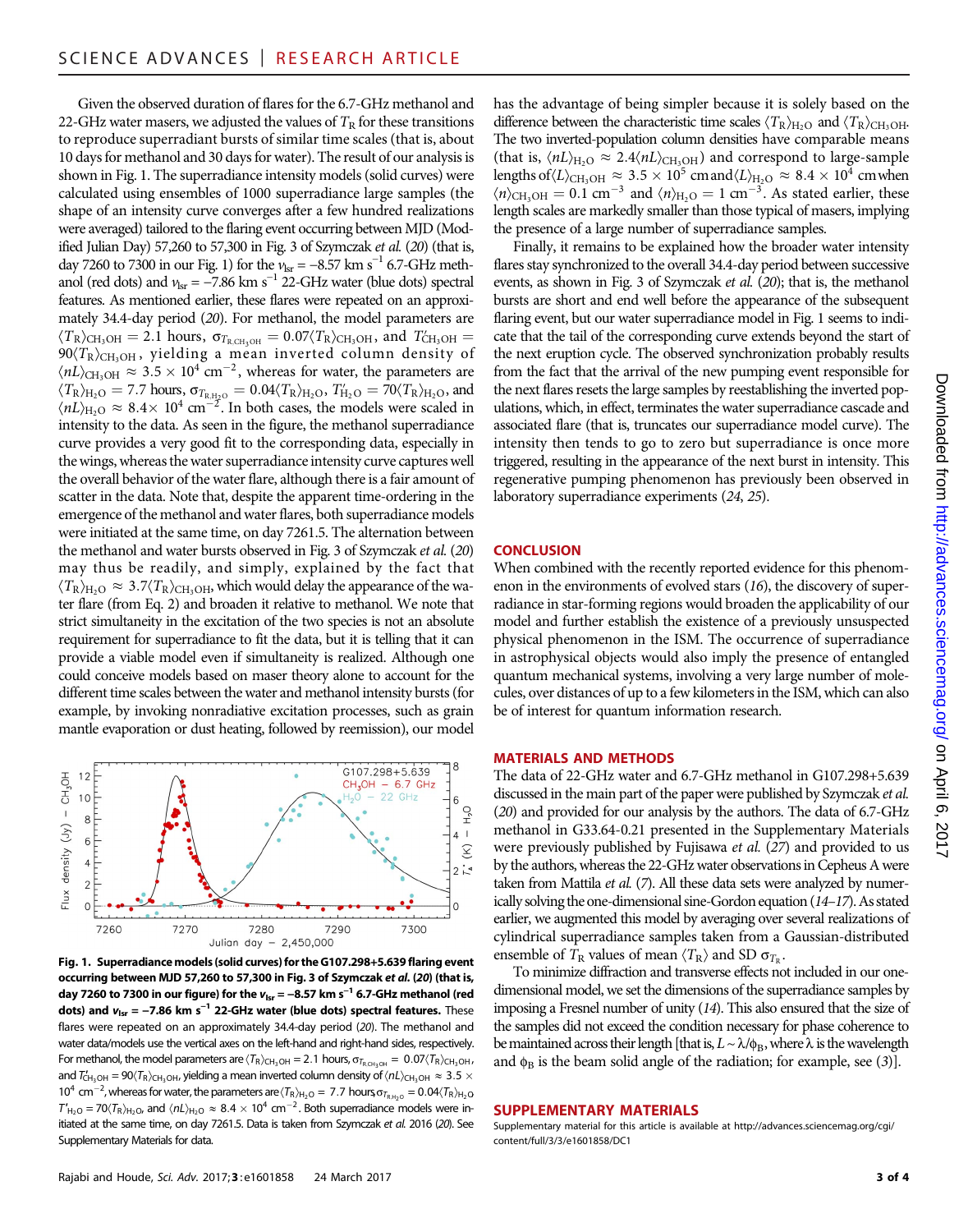Supplementary Text

fig. S1. A superradiance large-sample intensity model (solid blue curve) superposed on the data from Fujisawa et al. (27) (black dots) obtained in July and August 2009 for the second 6.7-GHz methanol burst in G33.64-0.21.

The data presented in fig. S1 (black dots) from Fujisawa et al. (27) obtained in July and August 2009 for the second 6.7-GHz methanol burst in G33.64-0.21.

fig. S2. A superradiance large-sample intensity model (solid blue curve) superposed on the data from Mattila et al. (7) (black dots) obtained in April and May 1983 for the 22-GHz water burst at  $v_{\text{lsr}} = -11.2 \text{ km s}^{-1}$  in Cepheus A.

The data presented in fig. S2 (black dots) from Mattila et al. (7) obtained in April and May 1983 for the 22-GHz water burst at  $v_{\text{lsr}} = -11.2$  km s<sup>-1</sup> in Cepheus A.

The data presented in Fig. 1 for the G107.298+5.639, illustrating the burst for the  $v_{lsr} = 8.57$  km s<sup>-1</sup> 6.7-GHz methanol (red dots) between MJD 57,260 and 57,300 taken from Szymczak et al. 2016 (20). The data presented in Fig. 1 for the G107.298+5.639, illustrating the burst for  $v_{\text{lsr}} = 7.86 \text{ km s}^{-1}$ 22-GHz water (blue dots in the figure).

References (26–29)

### REFERENCES AND NOTES

- 1. H. Weaver, D. R. W. Williams, N. H. Dieter, W. T. Lum, Observations of a strong unidentified microwave line and of emission from the OH molecule. Nature 208, 29-31 (1965).
- 2. M. Gray, in Maser Sources in Astrophysics (Cambridge, 2012).
- 3. M. Elitzur, in Astronomical Masers (Kluwer, 1992).
- 4. G. Garay, J. M. Moran, A. D. Haschick, The Orion-KL super water maser. Astrophys. J. 338, 244–261 (1989).
- 5. L. I. Matveenko, D. A. Graham, P. J. Diamond, The H<sub>2</sub>O maser flare region in the Orion-KL nebula. Astron. Lett. 14, 468–476 (1988).
- 6. T. Omodaka, T. Maeda, M. Miyoshi, A. Okudaira, M. Nishio, T. Miyaji, N. Motiduki, M. Morimoto, H. Kobayashi, T. Sasao, The enormous outburst of the 7.9 km s<sup>-1</sup> water-maser feature in Orion KL. Publ. Astron. Soc. Jpn. 51, 333-336 (1999).
- 7. K. Mattila, N. Holsti, M. Toriseva, R. Anttila, L. Malkamaki, Rapid outbursts in the water maser Cepheus A. Astron. Astrophys. 145, 192–200 (1985).
- 8. M. Szymczak, P. Wolak, A. Bartkiewicz, Discovery of four periodic methanol masers and updated light curve for a further one. Mon. Not. R. Astron. Soc. 448, 2284–2293 (2015).
- 9. S. Goedhart, M. J. Gaylard, D. J. van der Walt, Periodic flares in the methanol maser source G9.62+0.20E. Mon. Not. R. Astron. Soc. 339, L33–L36 (2003).
- 10. S. Y. Parfenov, A. M. Sobolev, On the Class II methanol maser periodic variability due to the rotating spiral shocks in the gaps of discs around young binary stars. Mon. Not. R. Astron. Soc. 444, 620–628 (2014).
- 11. R. H. Dicke, Coherence in spontaneous radiation processes. Phys. Rev. 93, 99–110 (1954).
- 12. R. H. Dicke, The coherence brightened laser. Quantum Electron. 1, 35–54 (1964).
- 13. N. Skribanowitz, I. P. Herman, J. C. MacGillivray, M. S. Feld, Observation of Dicke superradiance in optically pumped HF gas. Phys. Rev. Lett. 30, 309-312 (1973).
- 14. M. Gross, S. Haroche, Superradiance: An essay on the theory of collective spontaneous emission. Phys. Rep. 93, 301–396 (1982).
- 15. M. G. Benedict, A. M. Ermolaev, V. A. Malyshev, I. V. Sokolov, E. D. Trifonov, in Super-radiance: Multiatomic Coherent Emission (IOP, 1996).
- 16. F. Rajabi, M. Houde, Dicke's superradiance in astrophysics. II The OH 1612 MHz line. Astrophys. J. 828, 57–67 (2016).
- 17. F. Rajabi, M. Houde, Dicke's superradiance in astrophysics. I The 21 cm line. Astrophys. J. 826, 216–231 (2016).
- 18. P. R. Jewell, J. C. Webber, L. E. Snyder, Evolution of the OH maser emission from U Orionis. Astrophys. J. 249, 118–123 (1981).
- 19. P. Wolak, M. Szymczak, A. Bartkiewicz, E. Gerard, Violent maser events in the cirumstellar envelope of the pre-planetary nebula IRAS18276-1431. Proceedings of the 12th European VLBI Network Symposium and Users Meeting (EVN 2014) 116–119  $(2014)$
- 20. M. Szymczak, M. Olech, P. Wolak, A. Bartkiewicz, M. Gawrónski, Discovery of periodic and alternating flares of the methanol and water masers in G107.298+5.639. Mon. Not. R. Astron. Soc. 459, L56–L60 (2016).
- 21. D. Crampton, W. A. Fisher, Spectroscopic observations of stars in H II regions. Publ. Dom. Astrophys. Obs., Victoria 14, 283–304 (1974).
- 22. T. Hirota, K. Ando, T. Bushimata, Y. K. Choi, M. Honma, H. Imai, K. Iwadate, T. Jike, S. Kameno, O. Kameya, R. Kamohara, Y. Kan-ya, N. Kawaguchi, M. Kijima, M. K. Kim, H. Kobayashi, S. Kuji, T. Kurayama, S. Manabe, M. Matsui, N. Matsumoto, T. Miyaji, A. Miyazaki, T. Nagayama, A. Nakagawa, D. Namikawa, D. Nyu, C. S. Oh, T. Omodaka, T. Oyama, S. Sakai, T. Sasao, K. Sato, M. Sato, K. M. Shibata, Y. Tamura, K. Ueda, K. Yamashita, Astrometry of  $H_2O$  masers in nearby star-forming regions with VERA III. IRAS 22198+6336 in Lynds1204G. Publ. Astron. Soc. Jpn. 60, 961–974 (2008).
- 23. J. Muzerolle, E. Furlan, K. Flaherty, Z. Balog, R. Gutermuth, Pulsed accretion in a variable protostar. Nature 493, 378–380 (2013).
- 24. E. Paradis, B. Barrett, A. Kumarakrishnan, R. Zhang, G. Raithel, Observation of superfluorescent emissions from laser-cooled atoms. Phys. Rev. A 77, 043419 (2008).
- 25. M. Gross, C. Fabre, P. Pillet, S. Haroche, Observation of near-infrared Dicke superradiance on cascading transitions in atomic sodium. Phys. Rev. Lett. 36, 1035–1038 (1976).
- 26. K. Fujisawa, G. Takase, S. Kimura, N. Aoki, Y. Nagadomi, T. Shimomura, K. Sugiyama, K. Motogi, K. Niinuma, T. Hirota, Y. Yonekura, Periodic flare of the 6.7-GHz methanol maser in IRAS 22198+6336. Publ. Astron. Soc. Jpn. 66, 78-85 (2014).
- 27. K. Fujisawa, K. Sugiyama, N. Aoki, T. Hirota, N. Mochizuki, A. Doi, M. Honma, H. Kobayashi, N. Kawaguchi, H. Ogawa, T. Omodaka, Y. Yonekura, Bursting activity in a high-mass star-forming region G33.64-0.21 observed with the 6.7 GHz methanol maser. Publ. Astron. Soc. Jpn. **64**, 17 (2012).
- 28. D. M. Cragg, A. M. Sobolev, P. D. Godfrey, Models of Class II methanol masers based on improved molecular data. Mon. Not. R. Astron. Soc. 360, 533–545 (2005).
- 29. M. Elitzur, D. J. Hollenbach, C. F. McKee, H<sub>2</sub>O masers in star-forming regions. Astrophys. J. 346, 983–990 (1989).

Acknowledgments: We thank M. Szymczak for sharing her data of G107.298+5.639. We would also like to thank K. Fujisawa for making his data of G33.64-0.21 available to us, provided in the Supplementary Materials. We are grateful to S. Metchev and J. Cami for their useful suggestions and comments. Funding: M.H.'s research is funded through the Natural Sciences and Engineering Research Council of Canada Discovery Grant RGPIN-2016-04460 and the Western Strategic Support for Research Accelerator Success. **Author contributions:** Both authors contributed to the science discussion and to the writing of the paper. F.R. obtained and analyzed the data, and M.H. produced the figures appearing in the paper. Competing interests: The authors declare that they have no competing interests. Data and materials availability: All data needed to evaluate the conclusions in the paper are present in the paper and/or the Supplementary Materials. Additional data related to this paper may be requested from the authors.

Submitted 9 August 2016 Accepted 9 February 2017 Published 24 March 2017 10.1126/sciadv.1601858

Citation: F. Rajabi, M. Houde, Explaining recurring maser flares in the ISM through large-scale entangled quantum mechanical states. Sci. Adv. 3, e1601858 (2017).